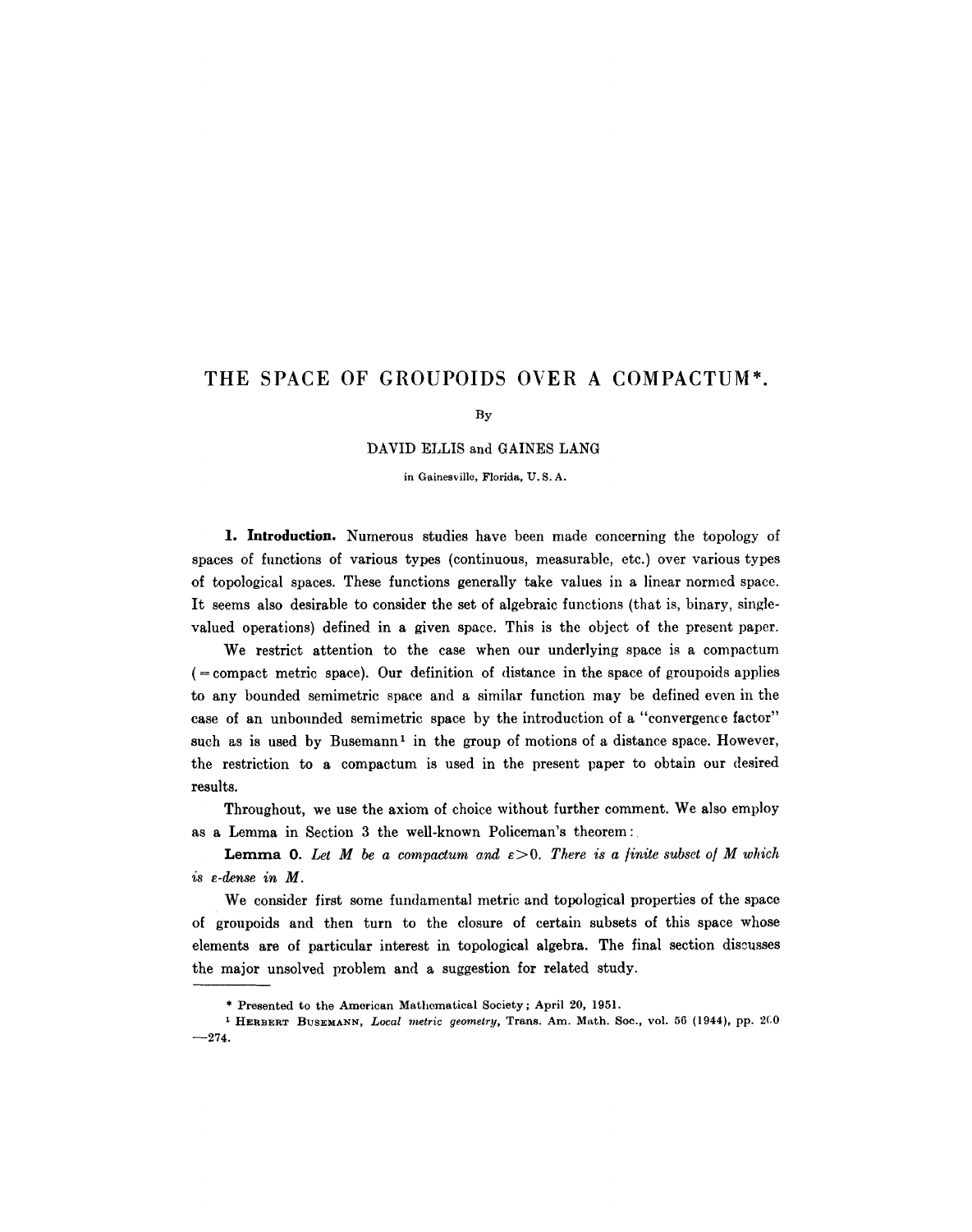210 David Ellis and Gaines Lang.

**2. Terminology and notation.** M is a compactum with distance function  $\delta(x, y)$ . Let  $\Im$  be the set of all groupoids over the point set of M (that is,  $\Im$  is the set of all single-valued functions on  $MM$  to  $M$ ). Throughout, small letters refer to elements and capitals to sets. English letters refer to  $M$ , german letters to  $\mathfrak{G}$ , and greek letters to real numbers. The elements of  $\mathfrak G$  are defined by their labels; that is,  $\mathfrak a$  is the element of  $\mathfrak G$  whose operation is denoted by  $x \mathfrak a y$ . It is clear that  $\mathfrak G$  is finite when M is finite and that  $\mathfrak{G}$  has cardinal  $2^N$  when M is infinite of cardinal  $N$  ( $N \leq c$ since  $M$  compact).

We define distance in  $\mathfrak{G}$  by

n→∞

$$
\delta(\mathfrak{a},\,\mathfrak{b})=\sup_{x,\,y\,\in\,M}\delta(x\,\mathfrak{a}\,y,\,x\,\mathfrak{b}\,y).1
$$

It is clear that  $\mathfrak G$  forms a semimetric space under this distance function and the triangle inequality is easily verified. The resulting metric space,  $\mathfrak{G}$ , is referred to as *the space of groupoids over M.* 

Only the metric topologies are employed in M and  $\mathfrak{G}$ . Thus, in M, lim  $p_{\eta} =$  $p \cdot \sim \text{lim} \delta(p, p_{\eta}) = 0^2$ , and similarly in  $\mathfrak{G}$ .

We denote by  $\mathfrak A$  the subset of  $\mathfrak G$  consisting of commutative groupoids, by  $\mathfrak S$ the subset consisting of semigroups, by  $\mathfrak{D}$  the set of quasigroups, by  $\mathfrak{D}$  the set of loops, and by  $\mathfrak{G}^*$  the set of groups.

Other terminology and notation will be introduced as needed.

#### **3. Fundamental metric and topological properties of** 63.

**Theorem 3.1.**  $a, b \in \mathcal{B} \cdot \cdot \cdot$  **3** $a, b \in M_{\xi} \delta(a, b) = \delta(a, b)$ . (For an explanation of the notation see footnote 2).

*Proof.* By definition of  $\delta(a,b)$  there is a pair of sequences  $\{x_n\}$ ,  $\{x_n\}$  with lim  $\delta(x_n, y_n) = \delta(a, b)$ . Since M is compact, there are convergent subsequences of these sequences  ${x_{x_n}}$ ,  ${y_{x_n}}$  (the usual process yields convergent subsequences having the same original indices on x's and y's). Let  $\lim_{n\to\infty} x_{\kappa_n} = a$ ,  $\lim_{n\to\infty} y_{\kappa_n} = b$ . Then, since the metric of M is continuous,  $\delta(\alpha, \delta) = \delta(a, b)$ .

" $\cdot \sim \cdot$ " is read "if and only if",

<sup>&</sup>lt;sup>1</sup> We employ  $\delta$  for the distance function in both M and  $\mathfrak{G}$ . This causes no confusion since the argument indicates which function is meant.

a We employ the following logical symbols most of which are due to E. H. MOORE :

<sup>&</sup>quot;]" is read "there exist(s)",

<sup>&</sup>quot;V" is read "for all",

 $"$  ' $'$ '', '', ''; '', etc. are read "implies",

<sup>&</sup>quot;"" is read "such that",

<sup>&</sup>quot;A" is read "and".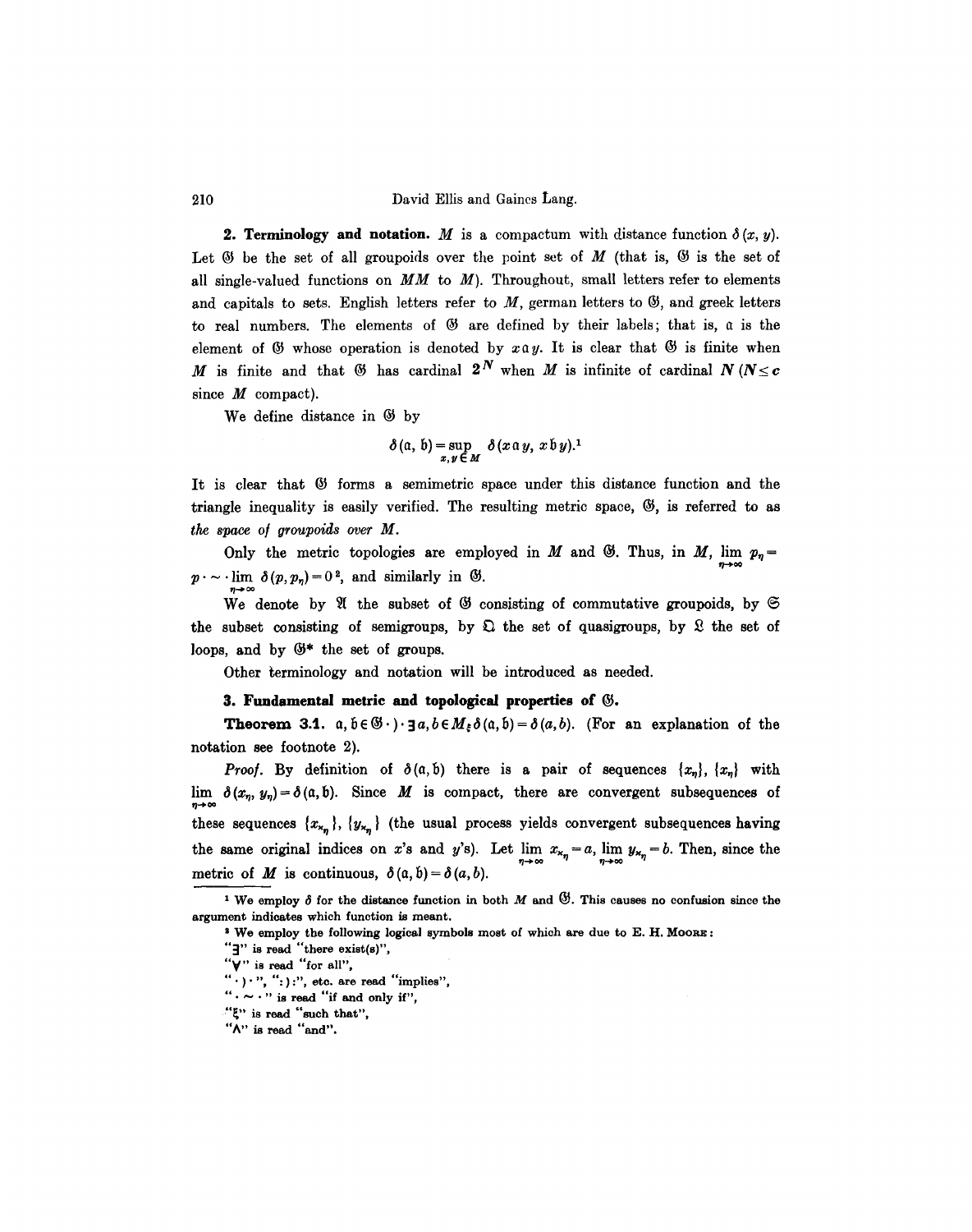Corollary.  $\mathfrak{G} \approx M \pmod{\triangle}$ .

*Explanation.* If S is a semimetric space we denote by  $\triangle(S)$  the distance set of S.  $\mathfrak{B} \approx M$  (mod  $\triangle$ ) is read " $\mathfrak{B}$  is distancial to M" and means  $\triangle$  ( $\mathfrak{B}$ ) =  $\triangle$  (M).

*Proof of Corollary.* The corollary follows immediately from Theorem 3.1 and the obvious fact that  $\Re$ , the set of constant elements of  $\Im$ , is congruent to  $M$ ,  $\Re \approx M$ . Thus,  $\Delta(M) \subset \Delta(\mathfrak{G})$  and  $\Delta(\mathfrak{G}) \subset \Delta(M)$ .

Theorem 3.2.  $\mathfrak{G}$  *is complete (in the sense of Fréchet).* 

*Proof.* Let  $a_1, a_2, \ldots$  be a Cauchy sequence of elements of  $\emptyset$ . We have then

(1) 
$$
\varepsilon > 0: \, : \exists \, \eta_{\varepsilon} \alpha, \, \beta > \eta \cdot \cdot \cdot \delta(x \mathfrak{a}_{\alpha} y, \, x \mathfrak{a}_{\beta} y) < \varepsilon; \quad \forall \, x, \, y \in M.
$$

Select  $x, y \in M$ . From (1), the sequence  $\{x \mathfrak{a}_a y\}$  is a Cauchy sequence of points of M (which is compact and hence complete). Let  $\lim_{a\to\infty} x a_a y = x a y$  to define  $a \in \mathcal{B}$ ;  $\forall x, y \in M$ . Now, the metric of M is continuous so that (1) yields

(2) 
$$
\varepsilon > 0: \frac{\varepsilon}{\varepsilon} \eta_{\varepsilon} \alpha > \eta \cdot \frac{\varepsilon}{\varepsilon} \alpha \alpha y, \quad x \alpha_{\alpha} y \leq \varepsilon; \quad \forall x, y \in M.
$$

And, hence,

(3) 
$$
\varepsilon > 0: : \mathbf{J}\eta > 0_{\varepsilon} \alpha > \eta \cdot \mathbf{0} \cdot (\mathbf{a}, \mathbf{a}_{\alpha}) \leq \varepsilon.
$$

But (3) implies lim  $a_n = a$ , and the theorem is proved.

*Remark.* It is clear that the preceding proof applies if M is merely complete and bounded (not necessarily compact). It is also clear that  $\mathfrak{G}$ , although complete, is not, in general, either compact or separable. This may be seen either from consideration of the cardinal of  $$\circ$$  or by construction of actual examples. Theorem 3.3 below, is, however, of interest in this respect.

Corollary. *Every closed subset of*  $\mathfrak{G}$  is complete.

**Theorem 3.3.** *If M is infinite, then*  $\mathcal{B}$  contains a subset  $\mathcal{D}$  with the properties: (1)  $\mathfrak D$  *consists of finite-valued groupoids and* (2)  $\mathfrak D$  *is dense in*  $\mathfrak G$ .

Proof. We shall exhibit the required set  $\mathfrak{D}$ . It is then easy to verify that every neighborhood of an arbitrary element of  $\mathfrak G$  contains an element of  $\mathfrak D$  so that  $\mathfrak G = \mathfrak D$ . Let M be infinite and let  $\varepsilon_1, \varepsilon_2, \ldots, \varepsilon_n, \ldots$  be a sequence of positive real numbers with lim  $\varepsilon_{\eta}=0$ . By Lemma 0 (Policeman's Theorem) there is a subset (finite)  $p^{1}_{\eta}$ ,  $p^2_n$ , ...,  $p^{\lambda(\eta)}_{\eta}$  of M which is  $\varepsilon_{\eta}$ -dense in M. Select such a subset for each  $\eta$  and denote it by  $P_n$ . Let  $\mathfrak{F}_n$  be the set of all elements of  $\mathfrak{G}$  all of whose values (xay;  $\forall x, y \in M$ ) lie in  $P_n$ . Let  $\mathfrak{D} = \bigcup_{\alpha} \mathfrak{F}_n$ .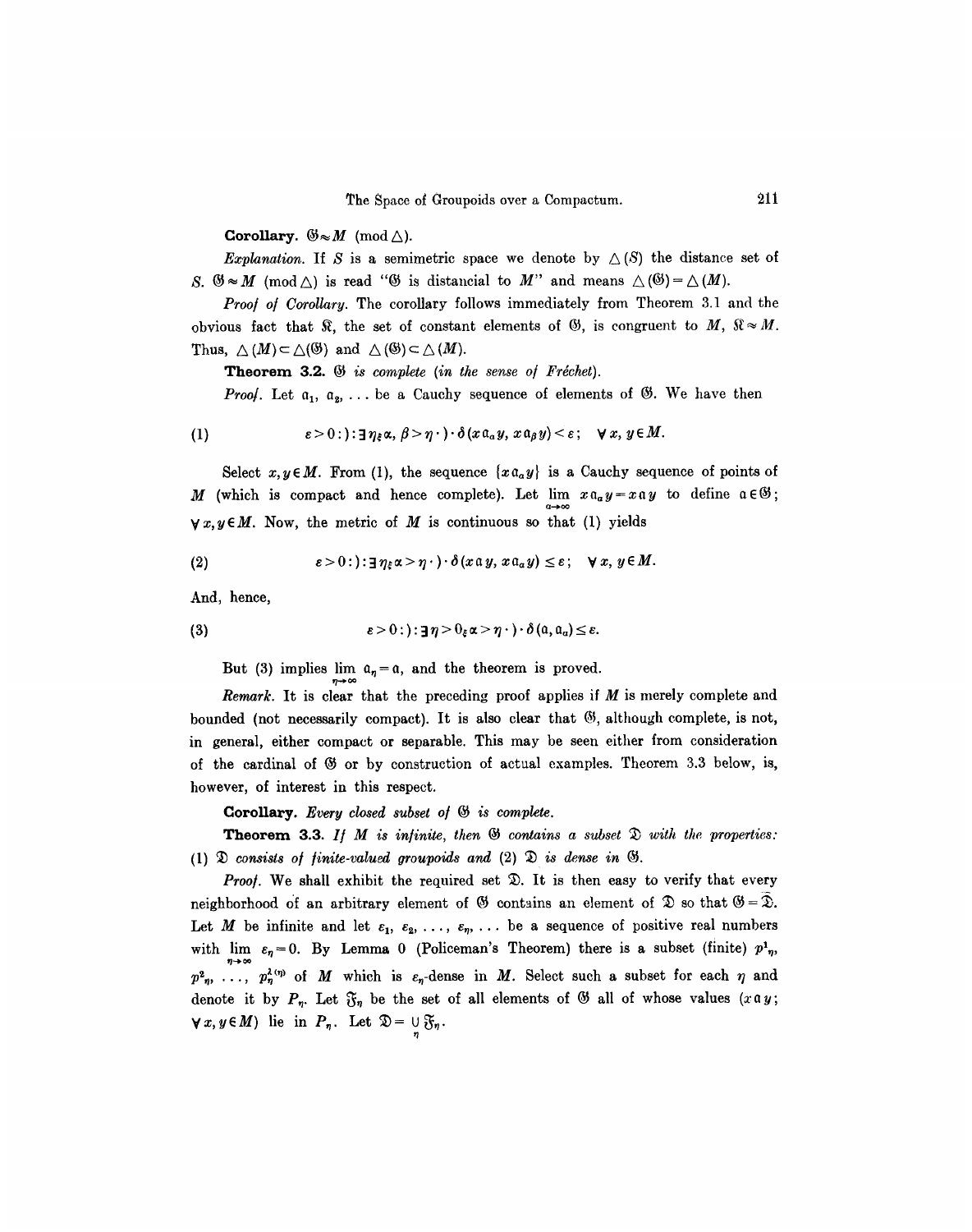212 David Ellis and Gaines Lang.

**Theorem 3.4.** *If M is convex<sup>1</sup>, then*  $\mathfrak{G}$  *is convex.* 

*Proof.* Let  $a, b \in \mathcal{B}$ . For  $x, y \in M$  consider  $x \circ y$  and  $x \circ y$ . If these coincide, let  $x \circ y =$  $x \alpha y$ . If  $x \alpha y \neq x \beta y$ , let  $x \alpha y$  be the midpoint of  $x \alpha y$  and  $x \beta y$  (such midpoints exist since M is metrically convex<sup>1</sup>). Then, for any  $x, y \in M$ :

$$
\delta(x\mathfrak{a} y, x\mathfrak{c} y) = \delta(x\mathfrak{b} y, x\mathfrak{c} y) = \frac{1}{2}\delta(x\mathfrak{a} y, x\mathfrak{b} y), \text{ and,}
$$

clearly,  $c$  is a midpoint in  $\Theta$  for a and  $\mathfrak b$  unless a and  $\mathfrak b$  coincide.

Corollary. *If M is convex,*  $\mathfrak{G}$  is segmentally connected.

*Proo/.* This is immediate from Theorems 3.2 and 3.4 and the fundamental theorem of the theory of metric convexity.<sup>1</sup>

### **4. Continuity of elements of** 63.

By *continuity* of  $a \in \mathcal{B}$  *at*  $x, y \in M$  we mean

$$
\lim_{\eta\to\infty}x_{\eta}=x\wedge\lim_{\eta\to\infty}y_{\eta}=y\cdot\cdot\lim_{\eta\to\infty}x_{\eta}\alpha y_{\eta}=x\alpha y.
$$

That is, by continuity, we mean simultaneous continuity in both arguments,  $a \in \mathcal{G}$  is continuous if it is continuous at each pair of points of M.

We denote by  $\mathfrak{F}(x,y)$  the set of all elements of  $\mathfrak{G}$  which are continuous at  $x,y$ , and by  $\mathfrak C$  the set of all continuous elements of  $\mathfrak G$ .

**Theorem 4.1.** If  $a \in \mathcal{B}$  is discontinuous at  $x, y \in M$  then there is an  $\varepsilon > 0$  so that  $\mathfrak{b} \in \mathfrak{G} \wedge \mathfrak{d}(\mathfrak{a}, \mathfrak{b}) < \varepsilon$  *imply the discontinuity of*  $\mathfrak{b}$  *at x,y.* 

*Proof.* Let a be discontinuous at  $x, y$ . Then there are sequences  $\{x_n\}$  and  $\{y_n\}$ with  $\lim_{\eta \to \infty} x_{\eta} = x^{\wedge} \lim_{\eta \to \infty} y_{\eta} = y$  so that either  $\lim_{\eta \to \infty} x_{\eta} a y_{\eta}$  fails to exist or does exist and is distinct from  $x \alpha y$ . Suppose that for each  $\varepsilon > 0$  there is  $\delta \varepsilon \mathfrak{G}$  with  $\delta(\alpha, \delta) < \varepsilon$  and with  $\mathfrak b$  continuous at  $x, y$ .

Now,

(1) 
$$
\delta(x_a \mathfrak{a} y_a, x \mathfrak{a} y) \leq \delta(x_a \mathfrak{a} y_a, x_a \mathfrak{b} y_a) + \delta(x_a \mathfrak{b} y_a, x \mathfrak{a} y)
$$

$$
\leq \delta (x_a \mathfrak{a} y_a, x_a \mathfrak{b} y_a) + \delta (x_a \mathfrak{b} y_a, x \mathfrak{b} y) + \delta (x \mathfrak{a} y, x \mathfrak{b} y).
$$

Also,

(2) 
$$
\eta > 0: \mathbf{a} \mathbf{a} > 0, \quad \mathbf{a} > \beta \cdot \mathbf{b} \cdot \mathbf{a} \cdot \mathbf{b} \cdot \mathbf{y}_{\alpha}, \quad x \mathbf{b} \mathbf{y} < \eta.
$$

<sup>&</sup>lt;sup>1</sup> See KARL MENGER, Untersuchungen über allgemeine Metrik, Math. Annalen, vol. 100 (1928), pp. 75-163; or L.M. BLUMENTHAL, *Distance geometries*, University of Missouri Studies, vol. XIII  $(1938)$ , pp. 1-142.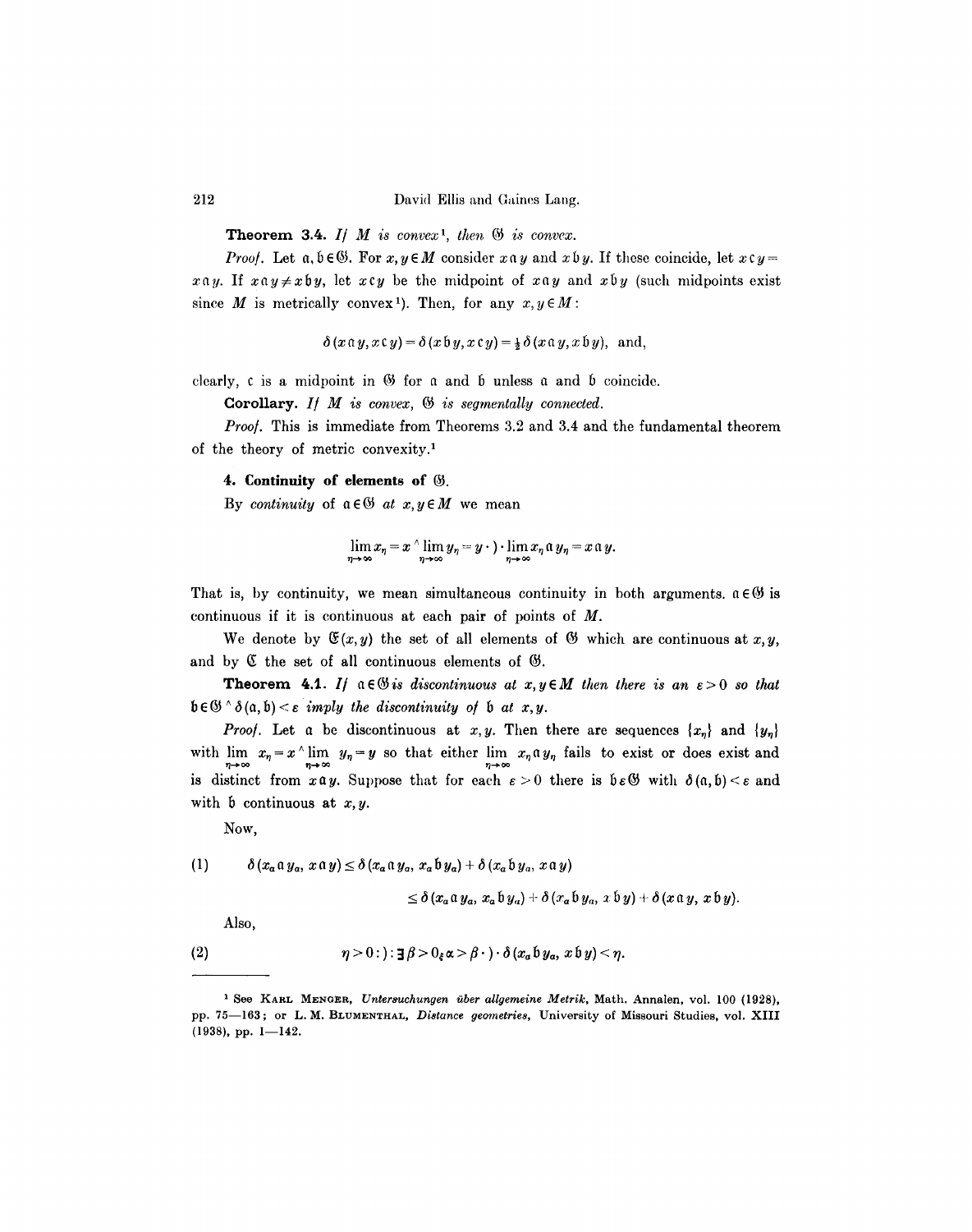Hence, for  $\alpha > \beta$ ,

(3) 
$$
\delta(x_a \mathfrak{a} y_a, x \mathfrak{a} y) < 2\varepsilon + \eta.
$$

However,  $\varepsilon$  and  $\eta$  are both arbitrarily small so that (3) implies lim  $x_a \alpha y_a =$ Q--~ co  $x \alpha y$ , contrary to assumption. We infer the validity of the theorem.

**Corollary.**  $\mathfrak{C}(x, y)$  is closed;  $\forall x, y \in M$ .

Corollary. ~ *is closed.* 

Proof. The first corollary follows from the Theorem immediately since it has been shown that each point of the complement of  $\mathfrak{C}(x, y)$  is an interior point. The second corollary follows from the first since a (set-theoretic) product of closed subsets of a metric space is closed.

For  $\mathfrak{E} \subset \mathfrak{G}$  we denote  $\mathfrak{E} \cap \mathfrak{C}$  by  $\mathfrak{E}_v$ .

Let  $a \in \mathfrak{Q}$ . We define  $a \in \mathfrak{Q}_r$  provided  $a \in \mathfrak{Q}_r$  and

$$
\lim_{\alpha \to \infty} a_{\alpha} = a^{\wedge} \lim_{\alpha \to \infty} b_{\alpha} = b^{\wedge} (a_{\alpha} \mathfrak{a} x_{\alpha} = b_{\alpha}^{\wedge} y_{\alpha} \mathfrak{a} a_{\alpha} = b_{\alpha} (\forall \alpha))
$$
  
 
$$
\cdot \cdot \exists x, y \in M_{\xi} \lim_{\alpha \to \infty} x_{\alpha} = x^{\wedge} \lim_{\alpha \to \infty} y_{\alpha} = y^{\wedge} a \mathfrak{a} x = y \mathfrak{a} a = b.
$$

We also define  $\mathfrak{L}_{\tau} = \mathfrak{L} \cap \mathfrak{L}_{\tau}$  and  $\mathfrak{G}^*_{\tau} = \mathfrak{G}^* \cap \mathfrak{L}_{\tau} = \mathfrak{S} \cap \mathfrak{L}_{\tau}$ . Clearly, the elements of  $\mathfrak{L}_{r}$  and  $\mathfrak{G}^*$ , are topological loops and groups, respectively, in the usual sense of these terms.

#### **5. Closure of certain important subsets of**  $\mathcal{G}$ **.**

In the preceding section, we showed that  $~\mathfrak C$  is closed. In the present section we show that certain subsets of  $\mathfrak C$  (namely  $\mathfrak A, \mathfrak A_r, \mathfrak S_r, \mathfrak D_r, \mathfrak L_r$ , and  $\mathfrak G^*_{r}$ ) which are of interest from the viewpoint of topological algebra are also closed. One may construct examples to show that some of the larger algebraically defined sets such as  $\mathfrak{S}, \mathfrak{Q},$  $\mathfrak{Q}_{\gamma}$ ,  $\mathfrak{L}_{\gamma}$ , and  $\mathfrak{G}*_\gamma$  are not, in general, closed. Of course, one would not expect the limit of quasigroups to be a quasigroup without assumption of continuity of inverses so that this is not an unsatisfactory state of affairs.

We shall prove the theorems concerning the closure of  $\mathfrak A$  and of  $\mathfrak O_r$ . (The proof of the closure of  $\mathfrak{Q}_r$  is really only outlined since a full proof is very long by our methods). The case for  $\mathfrak{S}_r$  is quite straightforward and easy. The closure of  $\mathfrak{L}_r$  may be inferred from the proof of that of  $\mathfrak{L}_{\tau}$  since this proof shows that unit elements will be preserved in the limit. The closure of  $\mathfrak{G}*_r$  follows from the closures of  $\mathfrak{S}_r$ and  $\mathfrak{Q}_r$ .

!4- 533805. *Aeta Mathematica.* 89. Imprim6 le 5 aotit 1953.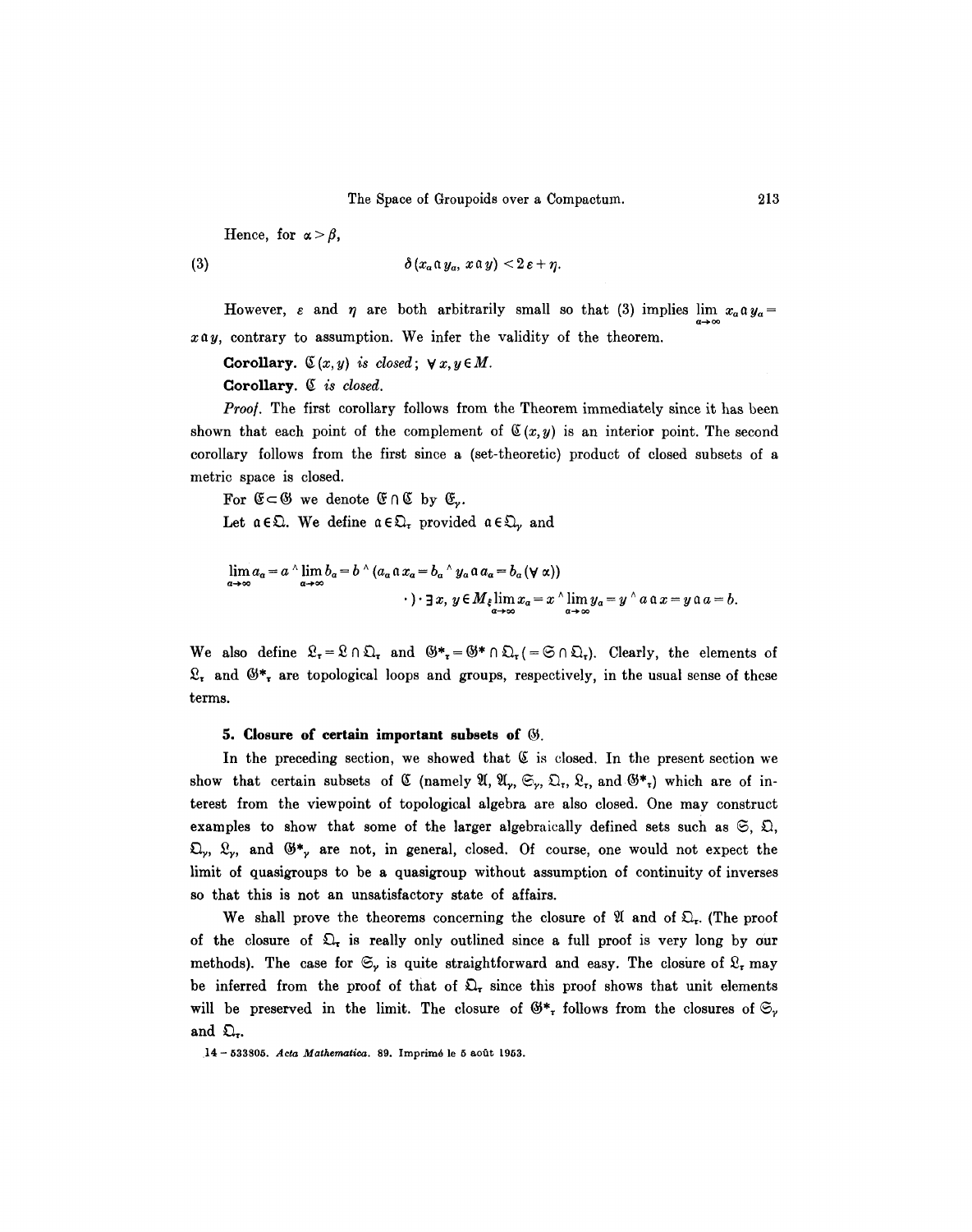214 David Ellis and Gaines Lang.

 $\lim y \mathfrak{a}_n x = y \mathfrak{a} x$ , since  $\mathfrak{a}_n \in \mathfrak{A}$ . Hence,  $\mathfrak{a} \in \mathfrak{A}$ . **Theorem 5.1.**  $\mathfrak{A}$  *is closed. Proof.* Let  $\lim_{\eta \to \infty} a_{\eta} = \alpha$ ,  $a_{\eta} \in \mathfrak{A}$ . This implies  $\lim_{\eta \to \infty} x a_{\eta} y = x \alpha y$ ;  $\forall x, y \in M$ . But  $\lim_{\eta \to \infty} x a_{\eta} y =$ Corollary.  $\mathfrak{A}_{\nu}$  *is closed.* **Theorem 5.2.**  $\mathfrak{S}_y$  *is closed.* Theorem 5.3.  $\mathfrak{Q}_r$  *is closed. Proof.* Let  $\lim_{n \to \infty} a_n = a$ ,  $a_n \in \mathbb{Q}$ ,  $\subset \mathbb{C}$ . Then  $a \in \mathbb{C}$ . Now,  $\lim_{n \to \infty} a_n = a$  implies (1)  $\lim_{n\to\infty}x\mathfrak{a}_ny=x\mathfrak{a}_y; \quad \forall x, y\in M.$ 

Select p,  $q \in M$ . There is (by definition of quasigroup) a unique  $x_n$  for each  $\eta$  so that  $p \, a_n x_n = q$ . Since M is compact, there is a convergent subsequence  $\{x_{\kappa_n}\}\,$  of  $\{x_n\}\,$  Let  $\lim_{\eta \to \infty} x_{\kappa_{\eta}} = x.$ 

Now,

$$
\lim p \mathfrak{a}_{x_n} x = p \mathfrak{a} x, \text{ by (1)}.
$$

However,  $a_n \in \mathfrak{C}$  so that for  $\eta$  sufficiently large and  $\varepsilon > 0$ ,

(3) 
$$
\delta(p \mathfrak{a}_{\kappa_{\eta}} x, p \mathfrak{a}_{\kappa_{\eta}} x_{\kappa_{\eta}}) < \varepsilon.
$$

But  $p a_{x_n} x_{x_n} = q$ ;  $\forall n$ . Hence,

$$
\lim p a_{x_n} x = q, \text{ and,}
$$

since  ${pa_{x_n}x}$  is a subsequence of  ${pa_nx}$ ,  $pa x = q$ . This shows that  $pa x = q$  has a solution for each  $p, q \in M$ . The argument which follows indicates how one may show the uniqueness of such a solution and the continuity of the  $x$  in this equation. The equation  $y \dot{a} p = q$  may be treated, of course, in analogous fashion and we will conclude that  $a \in \mathfrak{Q}_r$ .

Define  $x_n$  by  $p \, a_n x_n = q$ . Then,

(5) 
$$
\delta(p \mathfrak{a}_n x_n, p \mathfrak{a} x) = 0; \quad \forall \eta.
$$

(6) 
$$
\varepsilon > 0:): \exists \alpha > 0_{\varepsilon} \eta > \alpha \cdot \cdot \cdot \delta(p \mathfrak{a}_{\eta} x, p \mathfrak{a} x) < \varepsilon,
$$

since  $\lim_{n\to\infty} \alpha_n = \alpha$ .

From (5), (6), and the triangle inequality,

(7) 
$$
\varepsilon > 0 : \varepsilon > 0, \quad \varepsilon > 0, \quad \eta > \alpha \cdot \varepsilon > 0 \quad (\rho \alpha_{\eta} x_{\eta}, \, p \alpha_{\eta} x) < \varepsilon.
$$